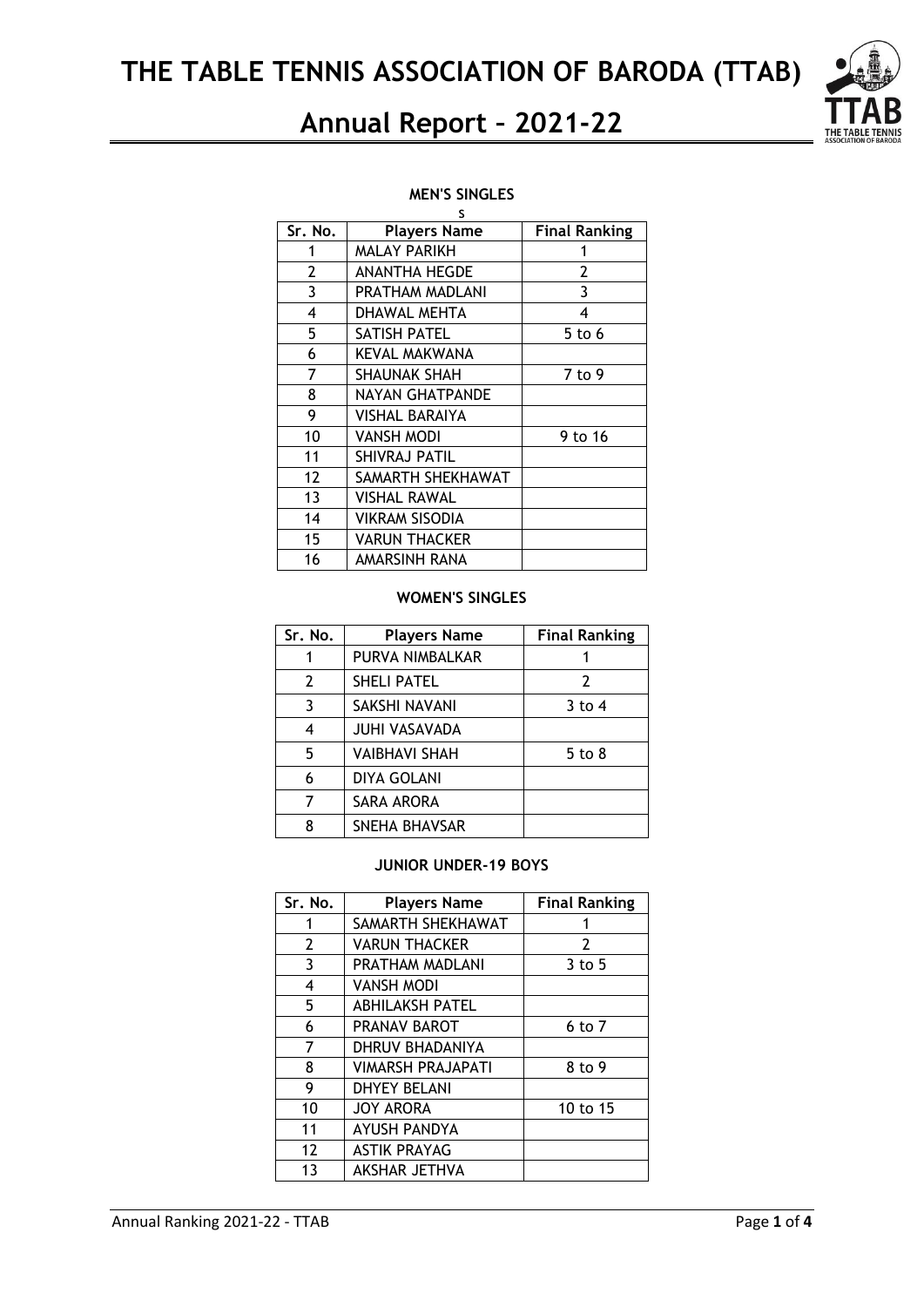

# **Annual Report – 2021-22**

| Sr. No. | <b>Players Name</b>   | <b>Final Ranking</b> |
|---------|-----------------------|----------------------|
| 14      | <b>MADHAV TRIVEDI</b> |                      |
| 15      | <b>VED PANCHAL</b>    |                      |

### **JUNIOR UNDER-19 GIRLS**

| Sr. No. | <b>Players Name</b>   | <b>Final Ranking</b> |
|---------|-----------------------|----------------------|
|         | <b>SHELI PATEL</b>    |                      |
|         | <b>MISHTI CHAUHAN</b> |                      |
|         | <b>JUHI VASAVADA</b>  | $3$ to 4             |
|         | SARA ARORA            |                      |
| 5       | <b>SUZAAN CHAUHAN</b> | $5$ to 6             |
|         | SAKSHI NAVANI         |                      |

#### **JUNIOR UNDER-17 BOYS**

| Sr. No.        | <b>Players Name</b>    | <b>Final Ranking</b> |
|----------------|------------------------|----------------------|
| 1              | SAMARTH SHEKHAWAT      | 1 to $2$             |
| $\overline{2}$ | <b>VANSH MODI</b>      |                      |
| 3              | <b>VATSAL KAMDAR</b>   | $3$ to 4             |
| 4              | <b>ABHILAKSH PATEL</b> |                      |
| 5              | <b>DHYEY BELANI</b>    | 5 to 7               |
| 6              | <b>JOY ARORA</b>       |                      |
| 7              | <b>VED PANCHAL</b>     |                      |
| 8              | <b>MADHAV TRIVEDI</b>  | 8                    |
| 9              | <b>TWISH TAPYAL</b>    | 9 to 12              |
| 10             | <b>MOHIT SUTHAR</b>    |                      |
| 11             | <b>JAGRAV PATEL</b>    |                      |
| 12             | KIRTAN YADAV           |                      |

#### **JUNIOR UNDER-17 GIRLS**

| Sr. No.               | <b>Players Name</b>   | <b>Final Ranking</b> |
|-----------------------|-----------------------|----------------------|
|                       | <b>SHELI PATEL</b>    |                      |
| $\mathbf{2}^{\prime}$ | SARA ARORA            | 2                    |
| 3                     | <b>TRISHA PATEL</b>   | $3$ to 4             |
| 4                     | <b>MISHTI CHAUHAN</b> |                      |
| 5                     | <b>DIYA GOLANI</b>    | 5                    |
| 6                     | <b>UPASANA PILLAI</b> | 6 to 10              |
| 8                     | <b>JUHI VASAVADA</b>  |                      |
| 9                     | <b>MAHEK SETH</b>     |                      |
| 10                    | <b>ANUSHKA PANDE</b>  |                      |
| 11                    | <b>TANVI BHATT</b>    |                      |

#### **SUB JUNIOR UNDER-15 BOYS**

| Sr. No. | <b>Players Name</b>    | <b>Final Ranking</b> |
|---------|------------------------|----------------------|
|         | SAMARTH SHEKHAWAT      |                      |
|         | <b>VANSH MODI</b>      |                      |
|         | <b>ABHILAKSH PATEL</b> |                      |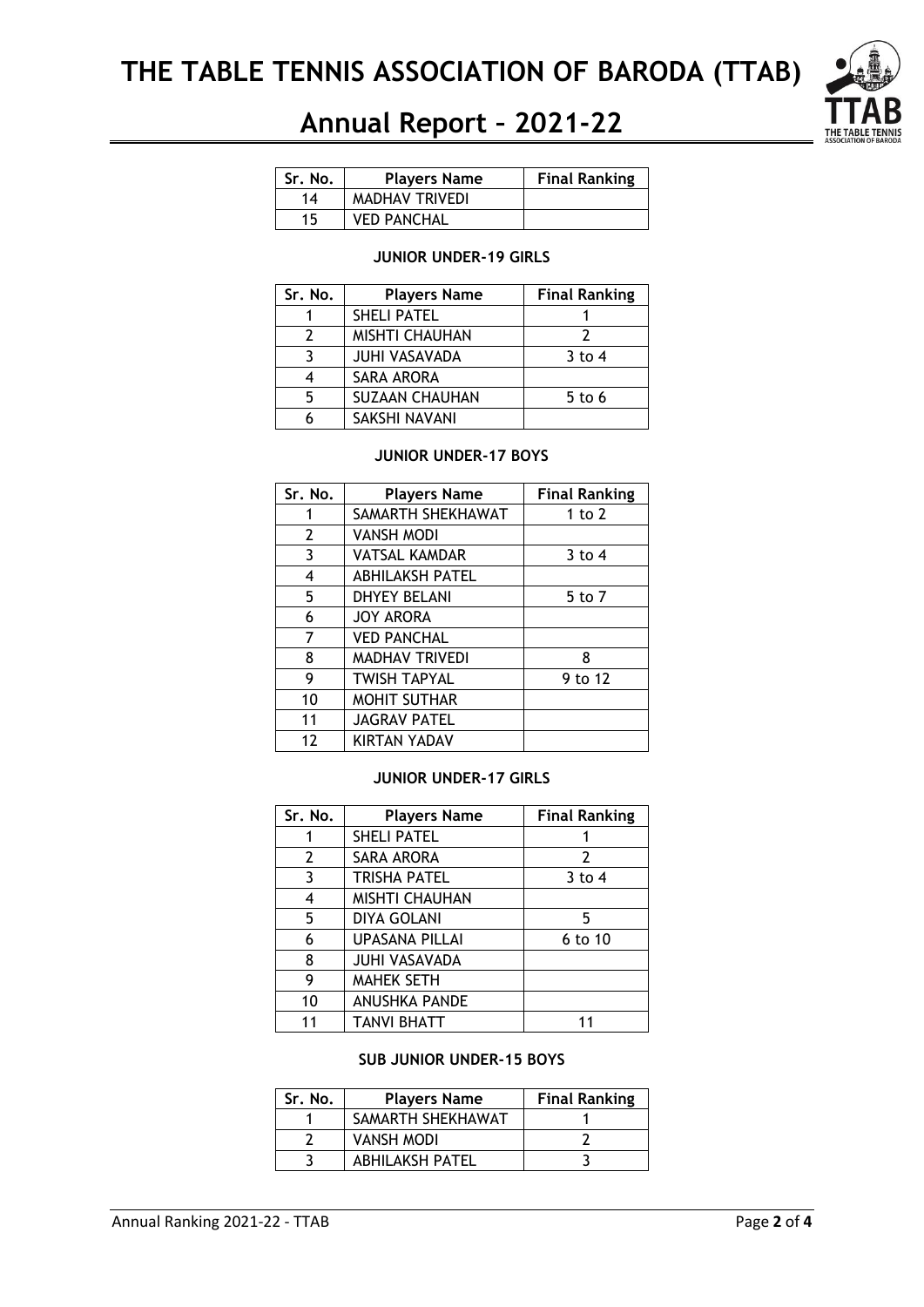

# **Annual Report – 2021-22**

| Sr. No. | <b>Players Name</b>   | <b>Final Ranking</b> |
|---------|-----------------------|----------------------|
| 4       | <b>DHYEY BELANI</b>   |                      |
| 5       | <b>VATSAL KAMDAR</b>  | 5                    |
| 6       | <b>MADHAV TRIVEDI</b> | 6                    |
|         | <b>TWISH TAPYAL</b>   | 7 to 8               |
| 8       | PALASH KOTHARI        |                      |
| 9       | YAJAT RAWAL           | 9 to 10              |
| 10      | AKSHAR JETHVA         |                      |
| 11      | NITYA SHAH            |                      |
| 12      | <b>KIRTAN YADAV</b>   |                      |

#### **SUB JUNIOR UNDER-15 GIRLS**

| Sr. No. | <b>Players Name</b>   | <b>Final Ranking</b> |
|---------|-----------------------|----------------------|
|         | <b>MAHEK SETH</b>     |                      |
| 2       | <b>TRISHA PATEL</b>   | 2                    |
| 3       | <b>ANUSHKA PANDE</b>  | 3                    |
|         | SARA ARORA            | 4                    |
| 5       | <b>DIYA GOLANI</b>    | 5                    |
| 6       | <b>UPASANA PILLAI</b> | $6$ to $8$           |
|         | <b>SUZAAN CHAUHAN</b> |                      |
|         | <b>MISHTI CHAUHAN</b> |                      |

#### **CADET UNDER-13 BOYS**

| Sr. No.        | <b>Players Name</b>    | <b>Final Ranking</b> |
|----------------|------------------------|----------------------|
| 1              | SAMARTH SHEKHAWAT      |                      |
| $\overline{2}$ | VANSH MODI             | $\overline{2}$       |
| 3              | <b>ABHILAKSH PATEL</b> | $3$ to 4             |
| 4              | <b>VED PANCHAL</b>     |                      |
| 5              | AKSHAR JETHVA          | 5                    |
| 6              | PALASH KOTHARI         | 6                    |
| 7              | YAJAT RAWAL            | 7                    |
| 8              | <b>ABHI JOSHI</b>      | 8 to 12              |
| 9              | ISHAAN KULKARNI        |                      |
| 10             | AARUSH GUPTA           |                      |
| 11             | <b>OOLAL AYVAHE</b>    |                      |
| 12             | ANSHUMAN BASKARAN      |                      |

### **MEN'S VETERAN 39+**

| Sr. No. | <b>Players Name</b>     | <b>Final Ranking</b> |
|---------|-------------------------|----------------------|
|         | <b>MALAY PARIKH</b>     |                      |
| 2       | <b>BHINNANG KOTHARI</b> | 2                    |
| 3       | <b>VISHAL RAVAL</b>     |                      |
| 4       | SHAMIK JOSHI            | 4 to 5               |
| 5       | <b>VIKRAM SISODIA</b>   |                      |
| 6       | DR. HIMANSHU PATEL      | 6 to 10              |
|         | <b>TUSHAR KANODIYA</b>  |                      |
| Я       | NILESH PAREKH           |                      |